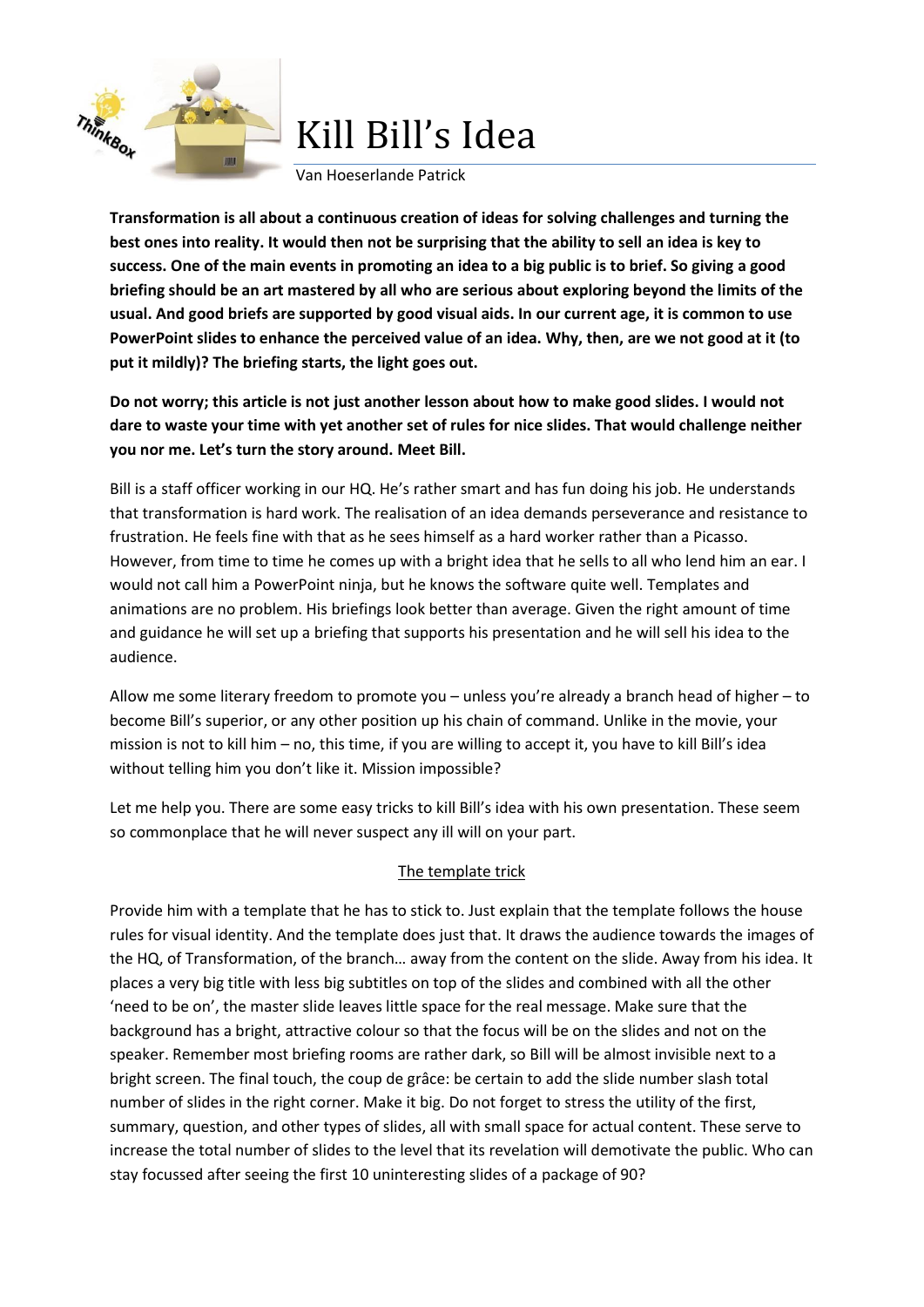To intensify the negative effect of the template, send it to Bill a few days before his deadline to complete the briefing. A simple e-mail with a friendly reminder that he must not forget to use the template in the attachment will do wonders. The adaptation of his briefing, because you took great care to use non-standard settings, will absorb most of his time, leaving almost none to intelligently adapt the content to this new template.

# The hand-out trick

Insist that the briefing should also be usable as handouts. This will limit the use of animation to support the message. A narrative should be present too and complete. You are not able to understand the purpose of a specific slide, if you don't have the corresponding speaker notes. And you want to be sure that the message is right. Don't you?

Written speaker notes are another good way to kill an idea by PowerPoint. After receiving Bill's proposal for the briefing, take extra good care of those notes and make sure you change the style. Change it into something you know that is not Bill. And then insist that the notes are strictly followed. There is no better way to bore an audience than a speaker that reads out loud notes that feels unfamiliar or artificial. If the briefer does not adhere to the narrative, how can you expect a public will adopt the message?

To make sure that Bill delivers the right briefing and that the slides are well prepared, you give him a deadline. Ensure the deadline is set well ahead of the actual brief, so that you have ample time to waste and that he's not allowed to make any last minute changes. Bill will surely reflect on his briefing and the briefing should ideally be adapted to these new insights. Ignoring him the chance for last minutes changes will broaden the distance between him and the slides. A fact his audience will detect and mirror.

# The Russian slide trick

Insist that he goes into all the details. Details are immensely important to understand all the nuances. Help him to find those details that at first glance have nothing to do with the idea, but explain to him why they are nevertheless pivotal. It will not only increase your statue as a leader of manager, it will also suffocate his main idea. The ease of adding details and text in PowerPoint demands a strong and experienced briefer to resist. A little push by a superior is all it takes for a staff officer to willingly plunge into the marshes of details, a perfect place to drown the attention of the public.

You also can reach the same effect by shortening the time allotted for the brief while keeping the same aim. Bill will try to run through the slides, and in his effort to finish in time, he will lose his audience. When pressed hard enough, his presentation will turn into a 20-minute hurdle run, killing the interest with every slide he jumps over. Ramming a 50-minute package through a 20-minute time window because you were told just before entering the room, is a sure way to get an idea rejected while thinking you did a good job.

The above mentioned tricks demand some preparation from you as a superior. The next one is brilliant in its simplicity. It is widely used – realty beats the most fantastic stories – and it does not require any work from your side. Give Bill the opportunity to brief his idea. Ask him how much time he thinks he needs, but give him a bit less. After he has prepared the briefing, tell him that it is a very